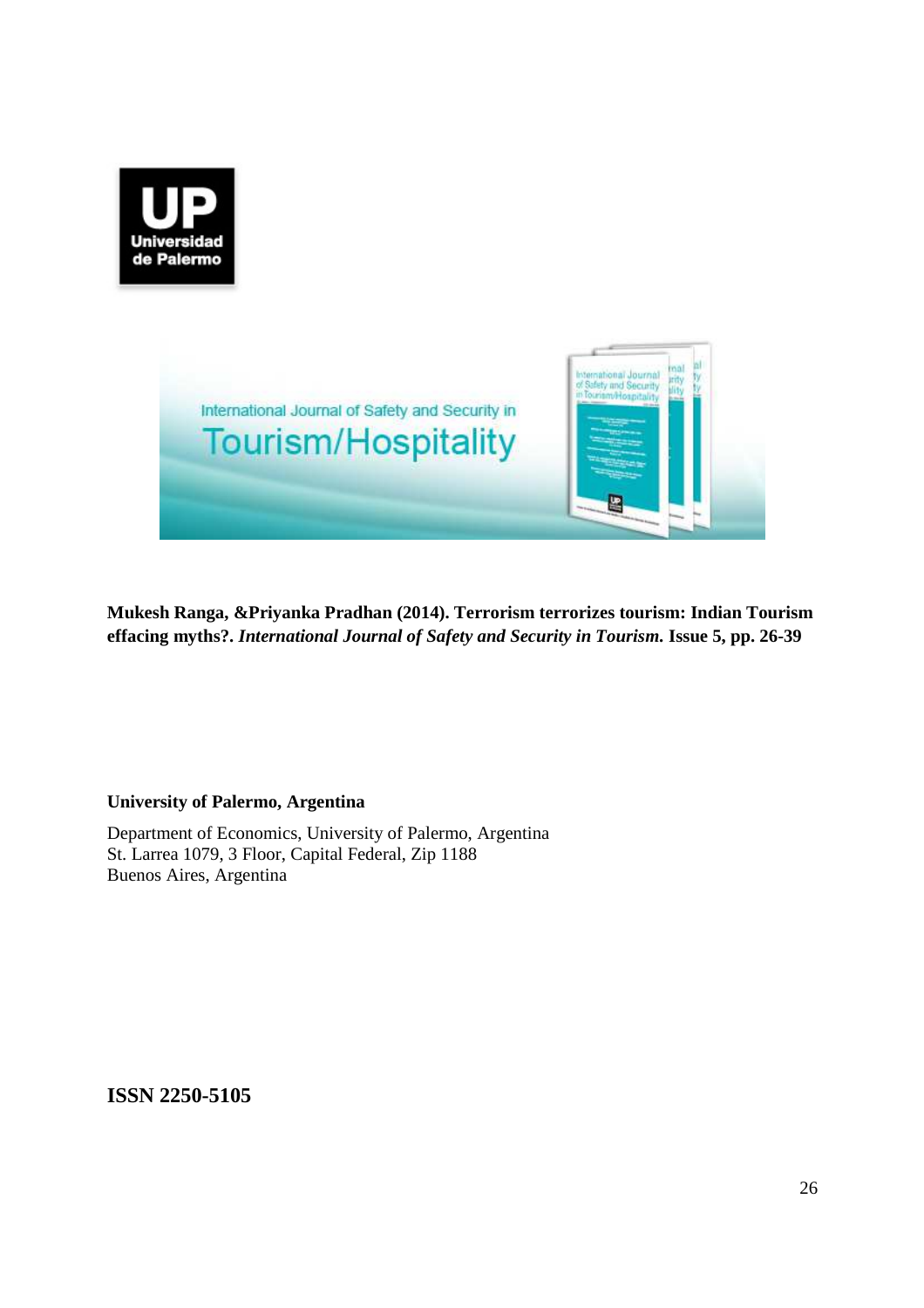## **Terrorism terrorizes tourism: Indian tourism effacing myths?**

Mukesh Ranga Professor IBM, CSJMUniversity, Kanpur (U.P.) INDIA professormukeshranga@gmail.com  $\mathcal{R}$ 

Priyanka Pradhan IBM, CSJMUniversity, Kanpur (U.P.) INDIA projectassociate.ugc@gmail.com

*"If you can't measure it you can't manage it"* 

*--A Newzaland Adage* 

#### **Abstract**

India's rich history and its cultural and geographical diversity make its international tourism appeal large and diverse. It presents heritage and cultural tourism along with medical, business, educational and sports tourism. Tourism is a critical source of revenue generation and therefore a major component of economic development, a relationship that rewards states when positive conditions such as a strong global economy exist. *But what happens when negative conditions exist, such as terrorism?*The correlation between tourism and terrorism is undeniable in the modern era due to the strength of the industry. In many developing countries that have successfully focused on tourism, the sector has emerged as a major source of both employment and foreign exchange earnings. Cleanliness and security in and around the tourist sites is a key concern for foreign tourists. Disasters create difficult, often tragic, situations for the afflicted area and its residents. The study has presented how terrorist attacks affect tourism.Various statistics on the Foreign Tourist Arrivals, in the study show the direct relationship of the effect of terrorism on tourism during 2006 to 2012.In spite of terrorist activities the figures are in upward directions. Both the government and other sections of society interested in promoting tourism, both domestic and inbound, must have a forward-looking policy on dealing with terrorism that does not hurt tourism.

Key words: Inbound tourists, terrorism, economic development, security, earning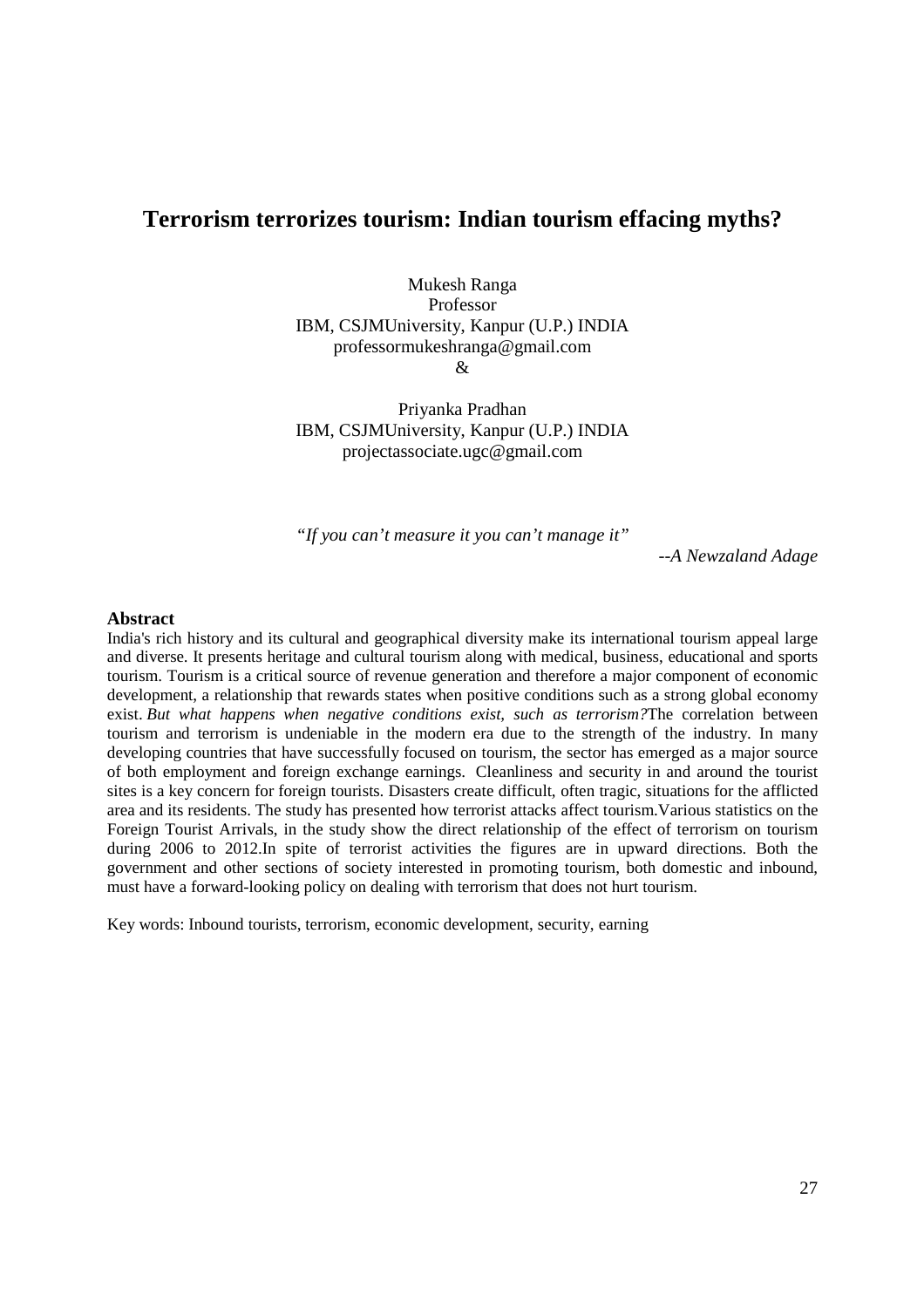## **1. Tourism: A Flourishing Industry in India**

Tourism in India is the largest service industry, with a contribution of 6.23% to the national GDP and 8.78% of the total employment in India. In 2010, total Foreign Tourist Arrivals (FTA) in India were 5.78 million and India generated about 200 billion US dollars in 2008 and that is expected to increase to US\$375.5 billion by 2018 at a 9.4% annual growth rate. The majority of foreign tourists come from USA and UK. Kerala, Tamil Nadu, Delhi, Uttar Pradesh and Rajasthan are the top five states to receive inbound tourists. Domestic tourism in the same year was 740 million. Andhra Pradesh, Uttar Pradesh, Tamil Nadu and Maharashtra received the big share of these visitors (*Bureau of Migration, Govt. of India, 1997-2012).*

India has fascinated people from all over the world with her secularism and her culture. There are historical monuments, beaches, places of religious interests, hill, medical, meditation etc. that attract tourists. Every region is identified with its potential varied areas like handicraft, fairs, folk dances, music and its people. Despite the deepening world economic crisis, India's economy remains in decent shape and is still experiencing some of the strongest growth rates in the world, the Deloitte report said. Modern tourists expect something novel and different from the traditional tourism they are accustomed to. Tourists travel not merely to eat, drink and make merry, but also to learn more about the people and cultures of those with whom they come into contact, as well as visiting new and exciting destinations. Such tourism initiatives are now termed as 'Cultural' or 'Knowledge Oriented' Tourism and tourists learn a great deal from these. . It is not only a significant contributor to GDP and foreign exchange reserve of the country, but also it provides widespread of employment. Tourism sector can also be considered the backbone for allied sectors, like hospitality, civil aviation, and transport. Sensing the importance and worth of the sector, Indian Government has invested abundantly for the development in this sector. It has been partially successful with increase in foreign tourist arrivals over the last decade, courtesy *"Incredible India Campaign".* Harish (2010) opines to shift the brand architecture model of "Incredible India" campaign from Monolithic (umbrella branding) to House of brands (state-wise branding) to improve the branding strategy of "Incredible India" campaign but does not focus on existing gaps in the campaign. Various branding strategies, like co-branding, thematic branding, digital branding etc. that can be adopted by Incredible India campaign to rank India as one of the top most nations for tourism (Gawande and Dethe, 2008). It is true that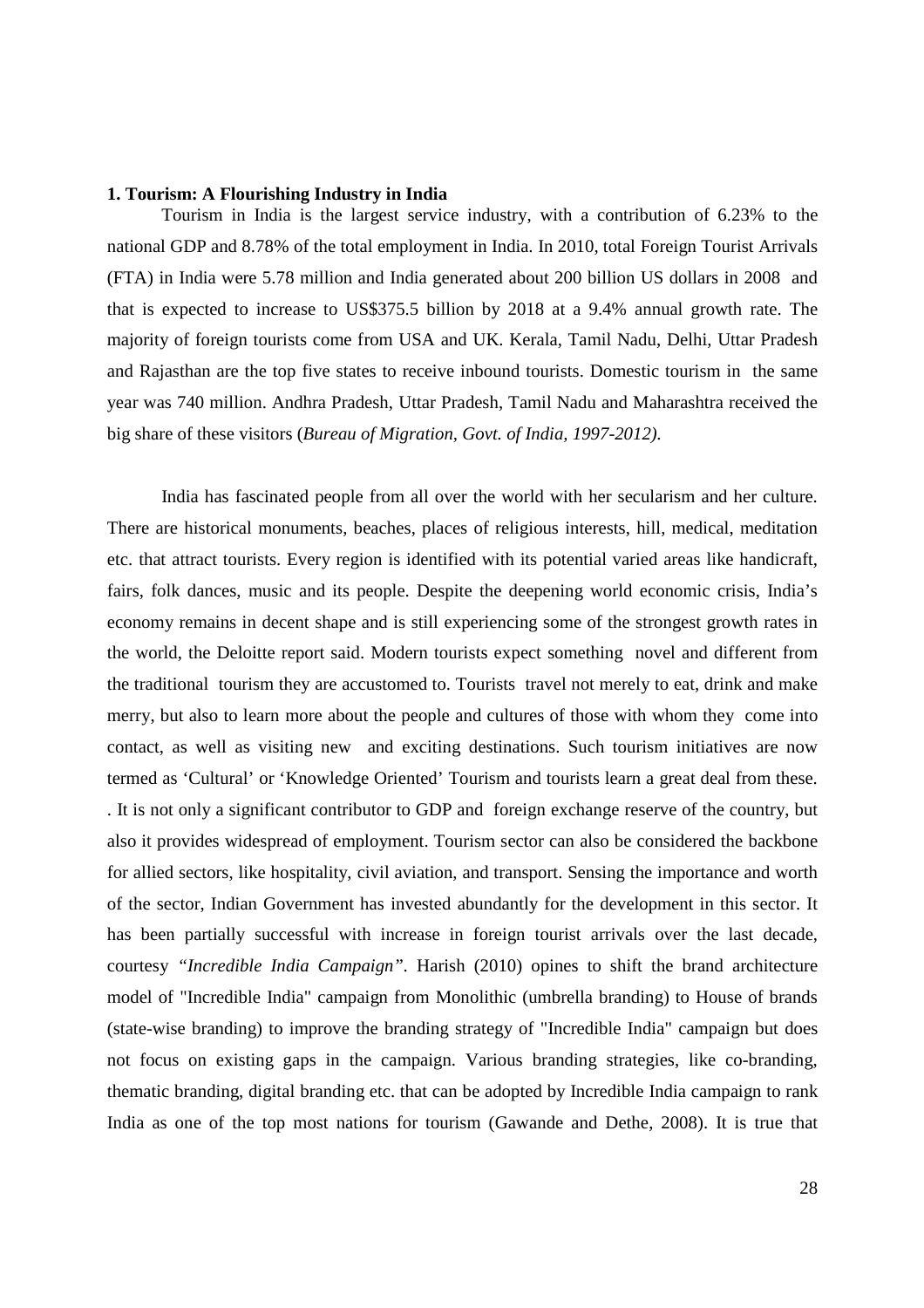tourism is an important and flourishing industry in the country. It accounts for one-third of the foreign exchange earnings of India and also gainfully employs the easily the highest number of people compared to other sectors.

#### **1.1 Terrorism : A Threat on Tourism Industry**

Despite tourism economic strength, terrorism and political turmoil present major challenges to the industry. Gabriel Weimann and Conrad Winn, in their book, The Theatre of Terror, suggest that terrorist activities have a major impact on international tourism of a country and are also the largest economic factor in the equation between terror and foreign tourism. This means terrorism, no doubt, has an effect on the flow of foreign exchange into a country because of its impact on international tourism. Since the 1960s a plethora of studies have been published on the topic of terrorism, however, the number of publications that directly address the root causes has been surprisingly limited. Following the explosion of publications on the subject in the 1970s, terrorism research has produced steady growth in the number of publications, but according to some the quantity has not reflected improvements in quality (Silke, 2003). It is true that various aspects of terrorism have been tackled in recent years, including radical group affiliation, civil violence and suicide terrorism. However, despite the proliferation of academic studies and political discussions calling for a closer look at the root causes, there has been no real improvement in this area. As Andrew Silke points outs "[a] review of recent research work found that only about 20 percent of published articles on terrorism are providing substantially new knowledge on the subject" (2003). As such, ongoing research continues to be based on the findings from years past. Tourism is one of the most important economic pillars of the Indian economy. Tourism has its own direct and indirect effect on society which is regarded as an effective instrument of country's economic development. Tourism, as viewed by Smith (1992), is an activity dependent on three operative elements – discretionary income, leisure time and social sanctions permissive of travels. Tourism industry fosters a country's economy, stimulates development process, restores cultural heritage, and helps in maintaining international peace and understanding. Terrorism has been most succinctly defined as "the intentional use of, or threat touse violence against civilians or against civilian targets, in order to attain political aims."(Ganor, 1998).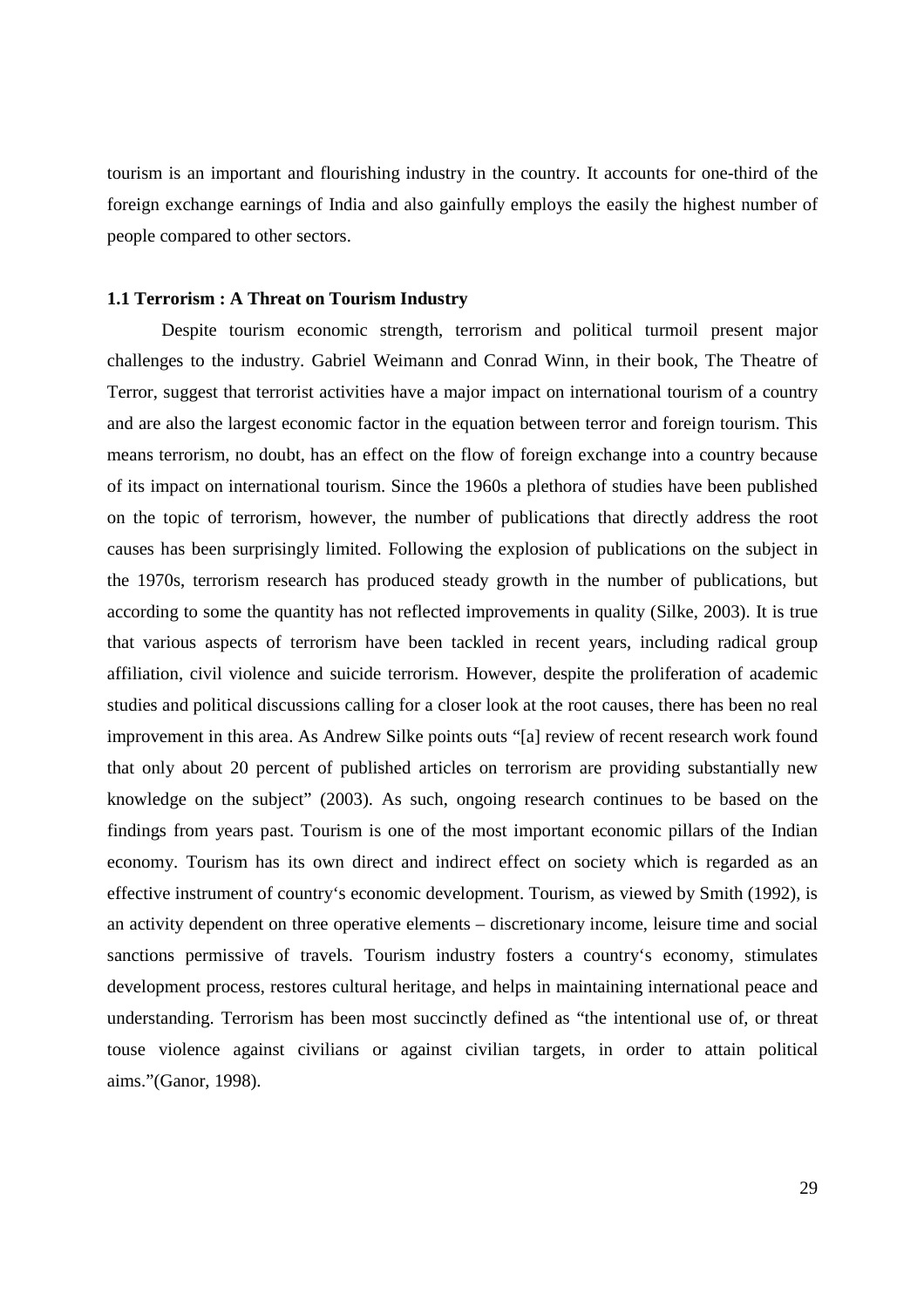Enders and Sandler (2002) defines terrorism as "…the premeditated use or threat of use ofextranormal violence or brutality by sub national groups to obtain a political, religious or ideological objective through intimidation of a huge audience, usually not directly involved with the policy making that the terrorists seek to influence," (pp. 145-146).Based on Lutz and Lutz (2008), here is a working definition that is reasonably inclusive and Comprises of six elements:-

- The violence is undertaken primarily for political reasons (Korstanje & Skoll, 2013).

- Violence or the credible threat of violence is present (Badey, 1998).

- For violence, or political violence, to qualify as terrorism, it must also affect a target audience beyond the immediate victims and influence such audiences as part of the attempt to gain the political objectives of the organization. Some definitions include the specification that the targets of terrorist violence are civilians (Schmid, 2004; Korstanje, 2013).

- For political violence to be terrorism there must be an identifiable organization.

- For the purpose of this dissertation terrorism will be situations in which the perpetrators, the victims, or both are not states or governments.

- The last element is that terrorist actions are used to improve the power situation of the organization that is using this form of political violence

## **2.1. Terror on Tour**

*International terrorism and tourism are paradoxically connected via their mutual characteristics such as both crossing national borders, both involve citizens of different countries, and they both utilize travel and communications technologies, (Schlagheck, 1998; cited in Sonmez, 1998).*The correlation between tourism and terrorism is undeniable in the modern era due to the strength of the industry and the fact that tourist's sites are an ideal target place for terrorist attacks in order to cause large amounts of social and economic disruption. India has the potential to become the number one tourist destination in the world with the demand growing at 10.1 per cent per annum as predicted by the World Travel and Tourism Council (WTTC).There are a number of supporting studies where these terrorist attacks gave impact to tourist activity in India.

#### **Figure 1.**

**Major terrorist attacks in India since 2006**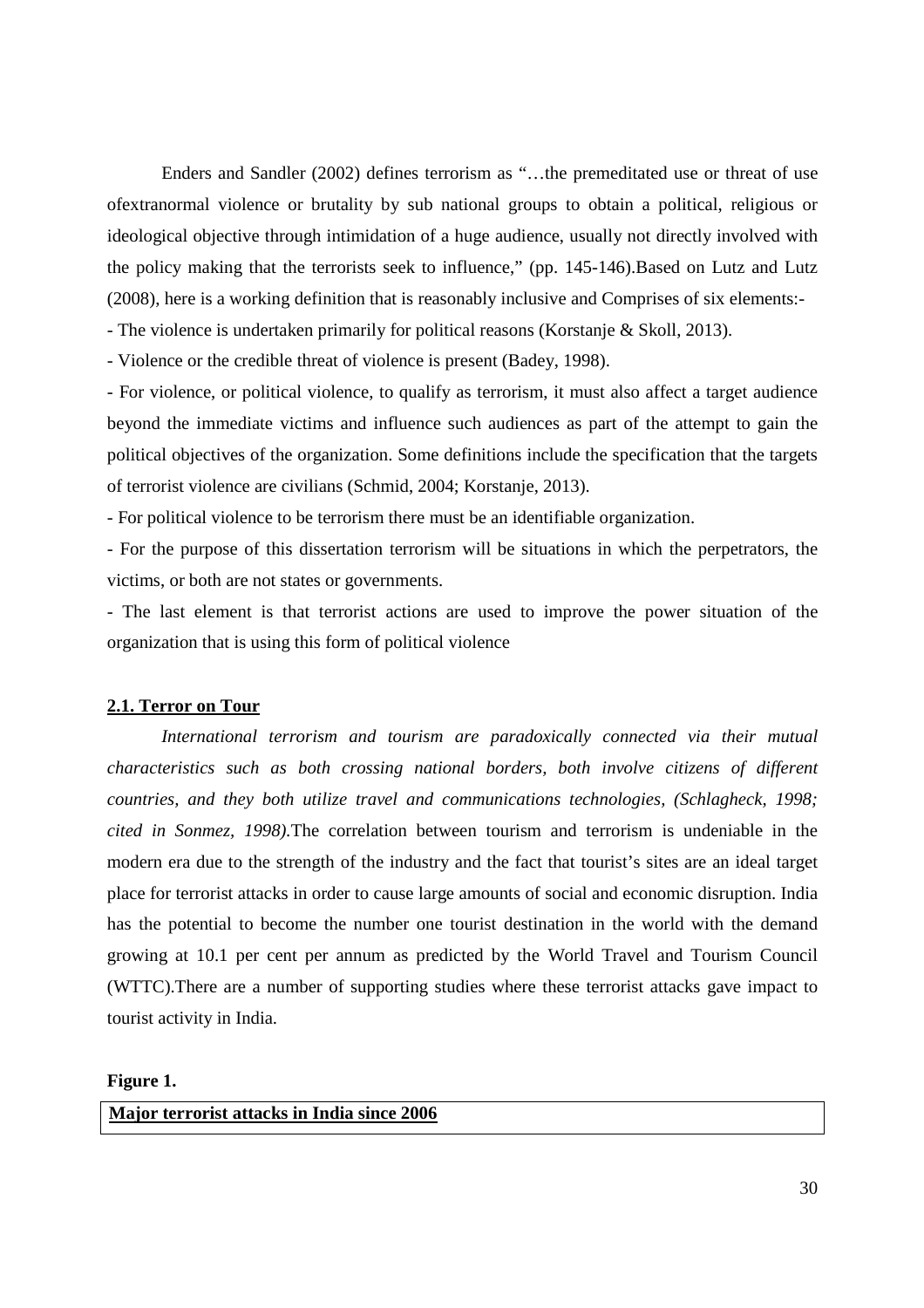

*urce: http://en.wikipedia.org/wiki/List\_of\_terrorist\_incidents\_in\_India* 

The threat from terrorism to India is real. The beginnings of this religious insurgency can be traced back to the rise of the Jammu Kashmir Liberation Front in Indian controlled Kashmir (Ganguly 1997). Over the years this group was marginalized in favour of more radical groups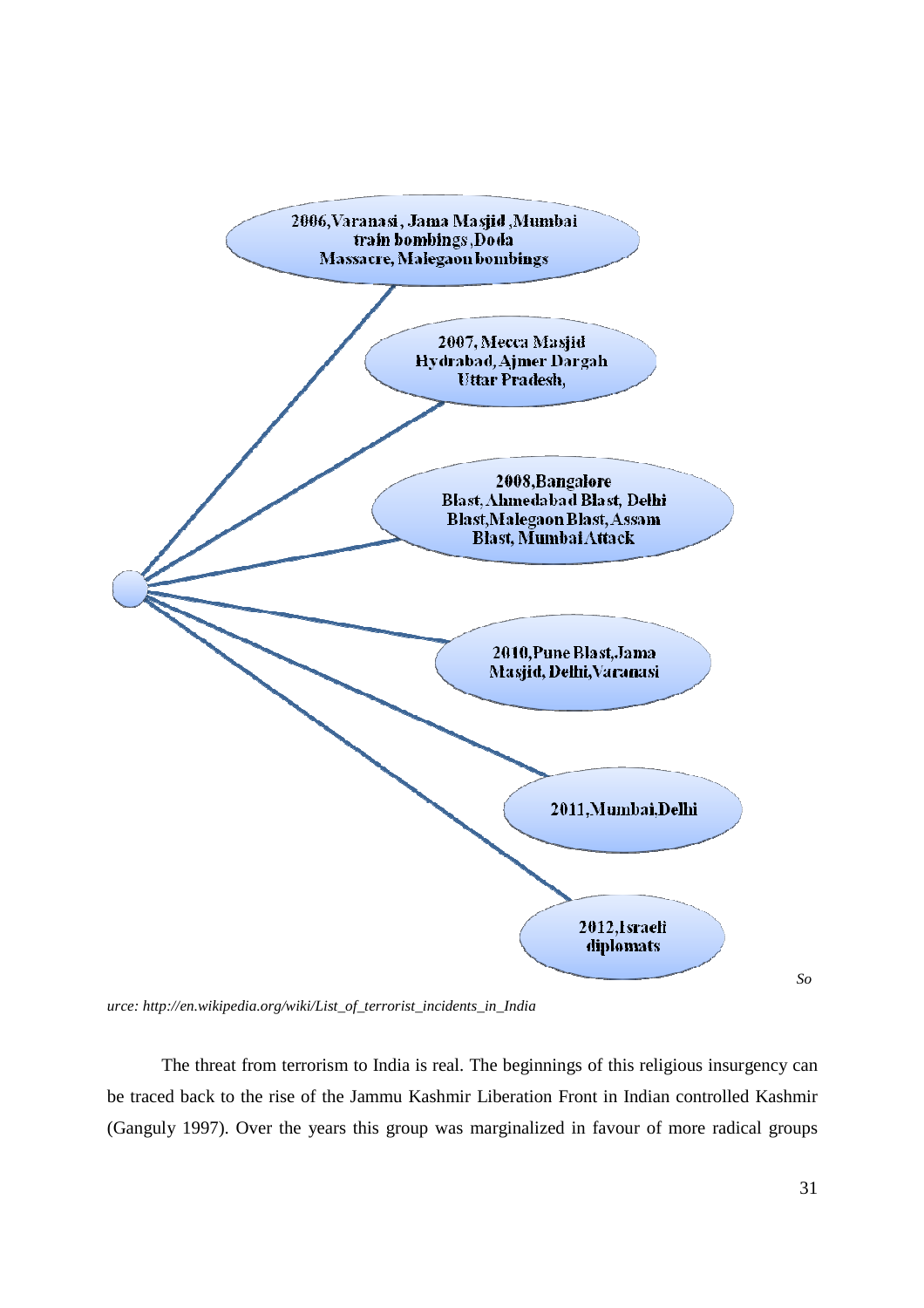like Lashkar-e-Taiba and Harkatul Mujahideen, which became violently active and adopted terrorist tactics with the involvement of Pakistan to perpetuate a low intensity conflict with India. A series of blasts occurred across the Hindu holy city of Varanasi on 7 March 2006. Fifteen people are reported to have been killed and as many as 101 others were injured. No one has accepted responsibility for the attacks, but it is speculated that the bombings were carried out in retaliation of the arrest of a Lashkar-e-Toiba agent in Varanasi earlier in February 2006. On 7 December 2010, another blast occurred in Varanasi that killed immediately a toddler, and set off a stampede in which 20 people, including four foreigners, were injured. The responsibility for the attack was claimed by the Islamist millitant group Indian Mujahideen.

Mumbai has been the most preferred target for most terrorist organizations, primarily the separatist forces from Pakistan. The Mumbai investigations are unlikely to deter them from their goal of striking the heart of India.Over the past few years there have been a series of attacks, including explosions in local trains in July 2006, and the most recent and unprecedented attacks of 26 November 2008, when two of the prime hotels, a landmark train station, and a Jewish Chabad house, in South Mumbai, were attacked and besieged. In the past couple of years though, the terrorists have shifted their target from local people to touring foreign nationals in India. It is a global phenomenon, but there have been two high profile attacks on tourists in India that have grabbed the attention of the world. Pune attack: On 13th February 2010, a bomb ripped through German Bakery in Pune killing seventeen people including four foreign nationals. Most of these foreign tourists stayed in the nearby Osho Ashram and often frequented the Bakery.

#### **2.2. Perceived Risk in Travel**

Risk perception in tourism is associated with the issue of safety in travel, and results in an impact on tourist's travel decision and destination choice, (Sonmez and Graefe, 1998). When potential tourists plan a holiday that is risky, this generates a fear of negative consequences. Consequently, those perceived risks and perceptions of safety may cause potential Travelers to cancel their travel plans; change their destination; modify their travel behavior; or obtain more information. A tourist's decision-making process is influenced by the individual's external and internal factors. Several internal factors related to terrorism may influence every key stage of the decision-making process. Previous travel experience may affect the potential tourist's confidence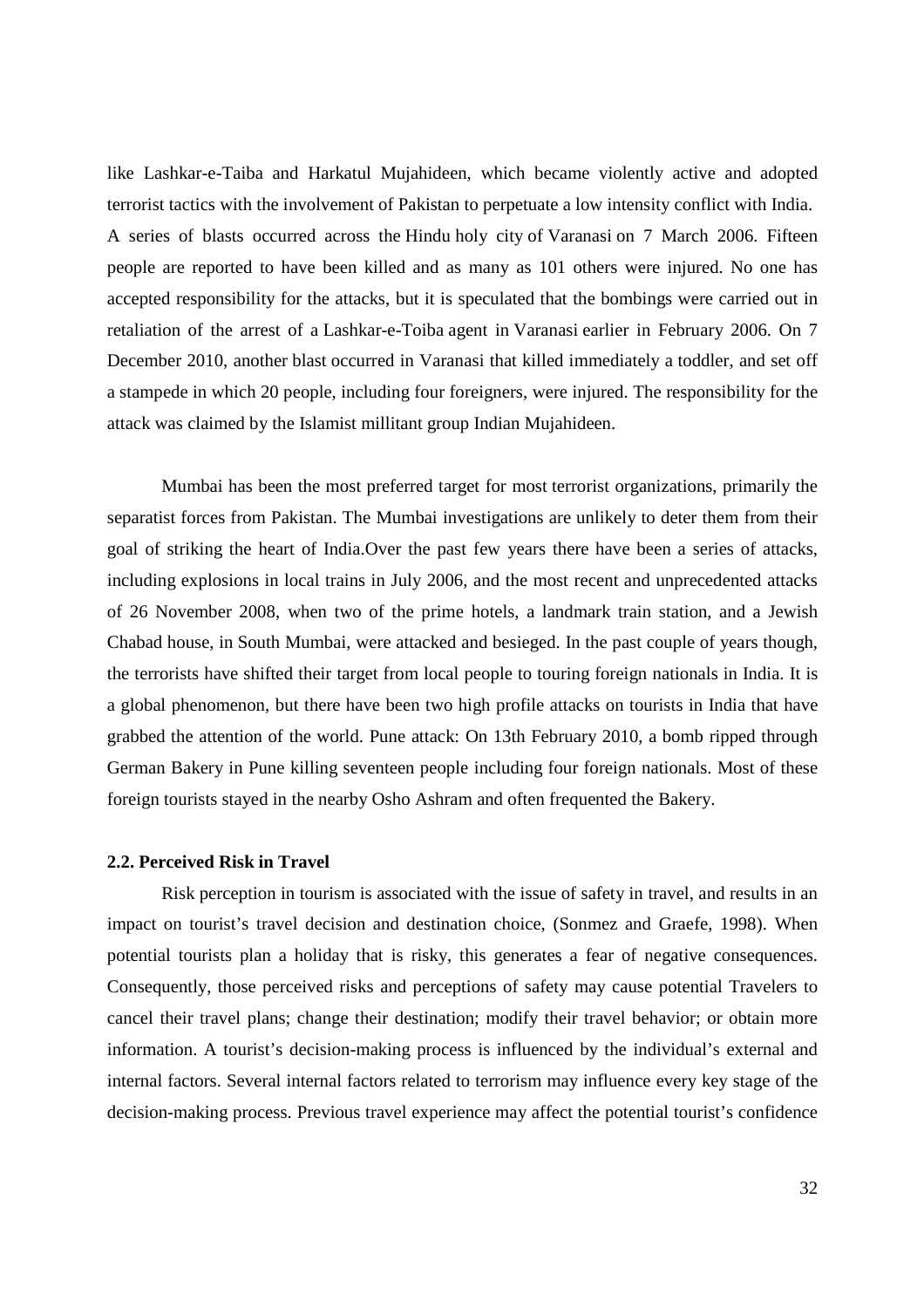regarding future travel (Sonmez and Graefe, 1998). The risk perception of terrorism may cause travel anxiety towards a destination. Different levels of risk perception together with other internal factors may determine a tourist's motivation to travel, their awareness of destination alternatives, the level of concern given to safety and terrorism threat, the extent of their information search, evaluation of alternatives, and therefore their destination choice. Attitude is one of the main determinants of tourist buying behaviors. An individual with negative attitudes toward a destination due to a terrorist incident there may exhibit high levels of concern for safety, and this is likely to result in a negative outcome for the travel decision. External factors related to terrorism, such as the media reports about the terrorist incident, tourism authorized advisories, the recovery campaign and so on, have an influence on tourists' perceptions of the affected 46destinations, their attitude towards travel and their image of the destinations. Special offers made available after the terrorist incident may stimulate people to travel, a good deal of tourists consider this factor an important stimulus for visiting a destination and is a main determinant in destination choice, (Swarbrooke and Horner, 1999; Schmoll, 1977).The above dimensions address the various factors associated with terrorism and terrorist incidents which influences the decision making process towards a specific destination choice.

## **2.3. The Effect of Terrorism on Tourist Behavior**

Firstly, the risk of terrorism affects the decision making process, (Cook, 1990; Sonmez & Graefe, 1998). Cook (1990) concluded that business travellers' propensity for international destinations is predicted by their reluctance to change their plans in response to media coverage of terrorism. Tourists' level of previous international experience also influences their reactions to terrorism, (Cook & Mcleary, 1983; D'Amore & Anuza, 1986; Steiner, 2007; Ertuna & Ertuna, 2009). On the other hand, Sonmez & Graefe (1998) found past international experience to have only an indirect impact on future behavior but did find that individuals that had previously visited a destination tended to report that they would not avoid that destination in the future. On the other hand, Matzursky (1989) suggests that future travel behavior may be influenced not just by the extent of past travel experience but by the nature of previous travel as well.

Secondly, the risk of terrorism causes tourists to modify their behavior during travel to 'risky' destinations, (Hartz, 1989). This included keeping a low profile, dressing down,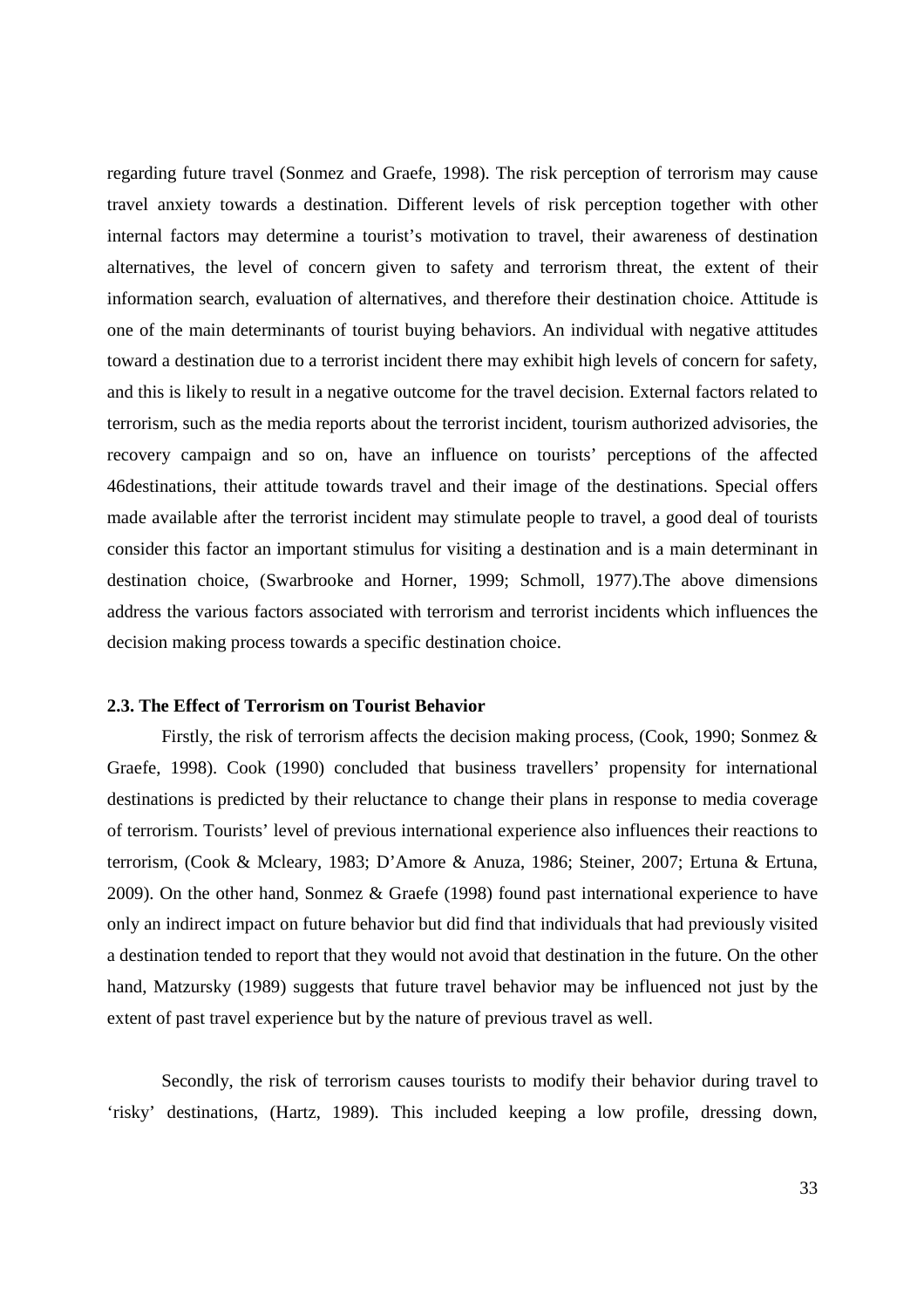eliminating conspicuous consumption etc. However, the study was of high level business executives who are required to travel to certain destinations for their jobs and so not chosen their destinations themselves from their own desire. This renders this study inadequate for the study of tourist's destination choices in the light of terrorism.

Thirdly, the risk of terrorism causes tourists to substitute risky destination choices with safer choices. Tourists are rational consumers and move through the decision-making process by weighing benefits against costs. Risks from terrorism at a destination increase the level of tourists' perceived risks and so increase the cost of the experience, which then results in the substitution of that destination with one perceived as safe, (Gu & Martin, 1992; Enders & Sandler, 1991; Enders, Sandler & Parise, 1992; Mansfield, 1996). Mansfield (1996) discovered the movement of tourism within the Middle East from the less stable 'inner ring' of Egypt, Israel, Jordan, Lebanon, and Syria, to the more stable 'outer ring' of Cyprus, Greece and Turkey, due to the Arab-Israeli conflicts. Mansfield (1996) also claims that a country's visitor numbers correlate with its level of involvement in security situations.

## **4. Tourist arrivals up despite Terrorism**

Although India has had relatively little direct experience with terrorism, facts and figure shows *a upwards turns for Indian tourism industry in recession mode.*It seems that, in addition to the collective negative impact, many individuals displayed significant positive changes in various strengths in the interpersonal area (i.e., kindness, leadership, love, and teamwork), and in aspects concerning the philosophy of life (spirituality). Attractions are the major factors, which ensure the flow of international tourists to a specific place.According to the latest tourism ministry figures, an estimated 5.28 million tourists came to India as compared to 5.08 million in 2007.Inspite of global financial meltdown and terrorist activities, the number of foreign tourist arrivals (FTAs) has increased in 2008 as compared to 2007 (figure 2).In fact, the ministry said the impact of the Mumbai terror attack Nov 26 year 2008 that left killed 173 people, including police officials and foreign nationals, was not felt as it was feared, as the number of tourist arrivals in December 2008 went up slightly as compared to November." The number of foreign tourist arrivals in December 2008 has risen to 522,000 as compared to 521,000 in November 2008," the statement added. The ministry compiled the figures on the basis of data received from major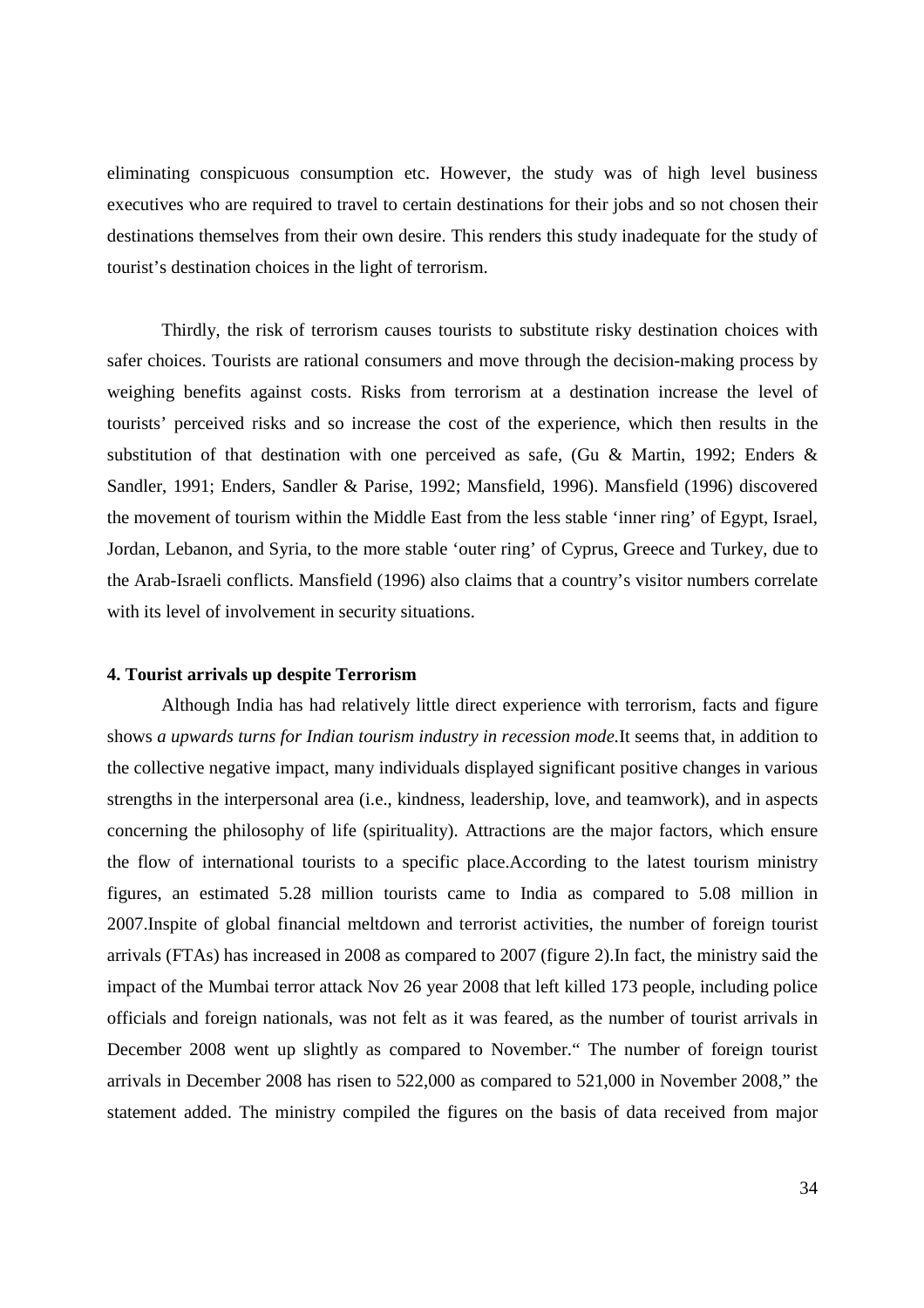airports. The officials said the United Nations World Tourism Organization (UNWTO) has predicted a growth rate of two to three percent for international tourist arrivals in world during 2008. They, however, said that India has seen a growth rate of 5.6 percent, which is much better than the world scenario.



**Foreign Tourist Arrivals Since 2006** 

*[Source: Bureau of Migration, Govt. of India,1997-2012 ]* 

**Figure 2** 

UNWTO is a specialized agency of the United Nations and is the leading international organization in the field of tourism. It serves as a global forum for tourism policy issues and practical source of tourism know how. FTA in 2011 were Rs.6.31 million as compared to 5.78 million in 2008. In 2012, the foreign arrivals were Rs.6.58 million." (Figure 2). FTAs during the Month of January 2012 was 6.81 lakh as compared to FTAs of 6.24 lakh during the 2011 and 5.69 lakh in 2010. The trend of positive growth in FTAs observed during the year 2011 continued in 2012 too with a growth rate of 9.2 %. The growth rate of 9.2% in January 2012 over January 2011 was higher than 5.2% growth rate observed in December 2011 over December 2010.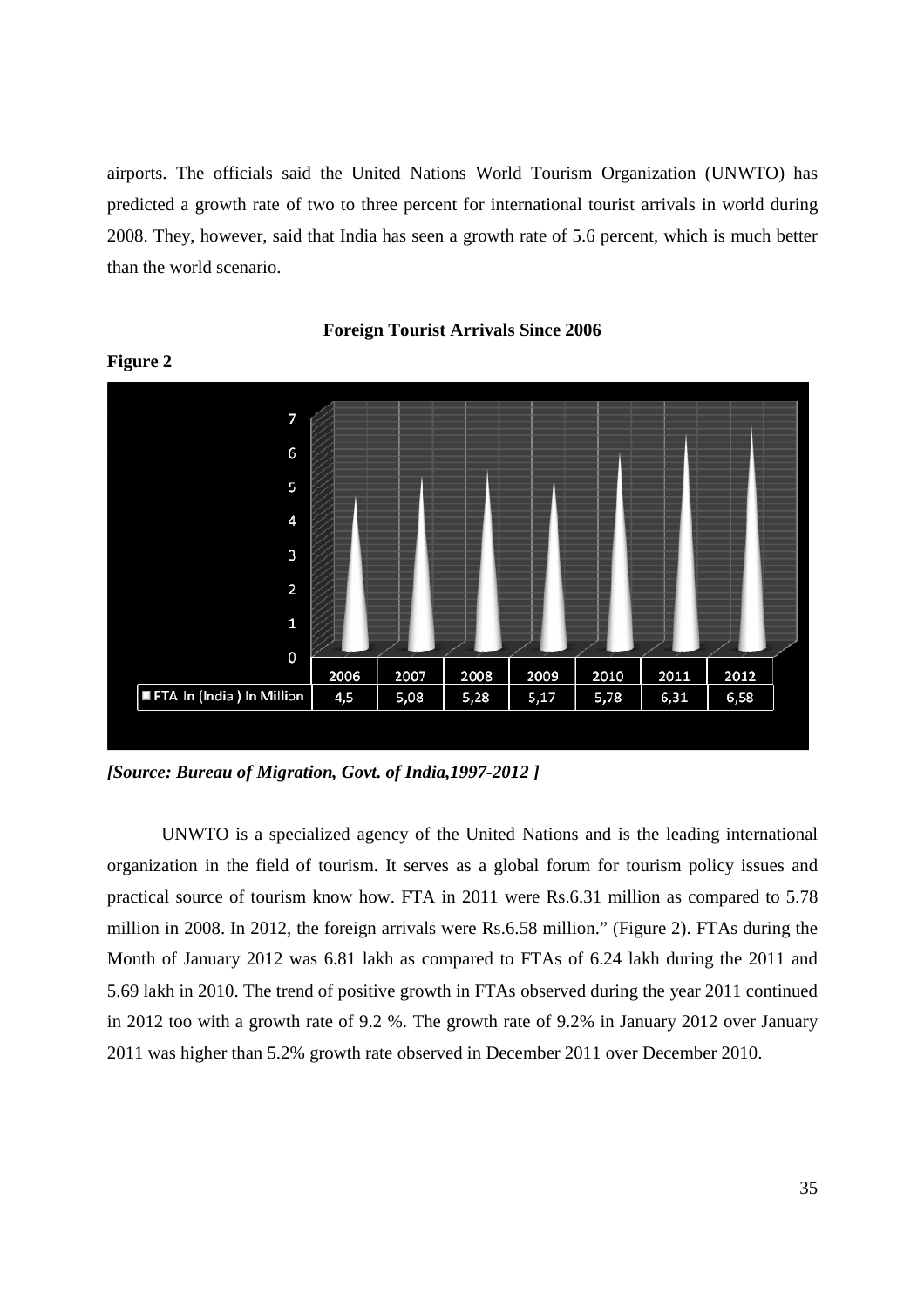**Foreign Exchange Earning Since 2006** 



**Figure 3** 

*Source: Bureau of Migration, Govt. of India,1997-2012 Ministry of Tourism, India* 

As estimates shows in figure no. 3, foreign exchange earning of India in 2006 gained Rs. 39025 Crore arrivals. Next, foreign exchange earnings, in 12 months of year 2007 reached Rs.44360 Crore. Until to 2012 when during this period the major tourist attacks occurred, tourism industry still maintained the rapid developing rate with Rs. 94487 Crore, 21.0% higher than 2011.However due to the result of the terrorism, the developing rate was slow down very dramatically (figure 3). During this time, the Tourism industry still developed continuously in India. The foreign exchange earnings increased very quickly although the growth rate was a bit slowdown. Directly, the terrorist attacks in lately 2012 did not have much effect on the tourism industry of India.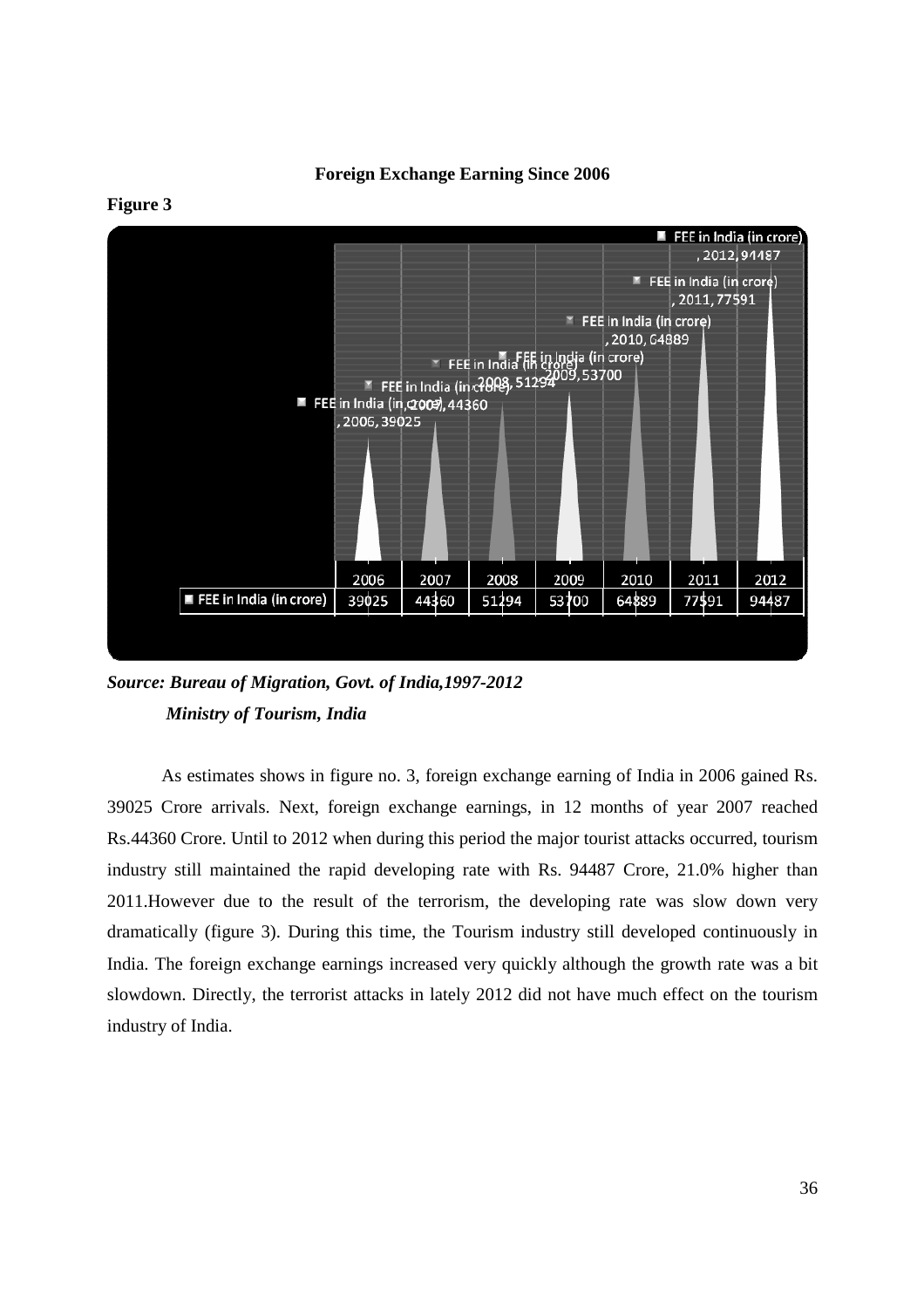In Asia, mass travel has blossomed in recent years. Tourism has become one of the most important sectors in the economy in Asia Pacific countries, and the region is now regarded as a new center of tourism.

# **Share of India In International Tourist Arrival and Tourism Receipts in World and Asia Pacific**



**Figure 4** 

The rapid growth of the tourism industry has been attributed to a number of factors, among which are strong economic growth, increase in disposable income and leisure time, easing of travel restrictions, successful tourist promotion, and recognition by the governments. International tourist's arrival share of India in world and Asia which was, presented by Ministry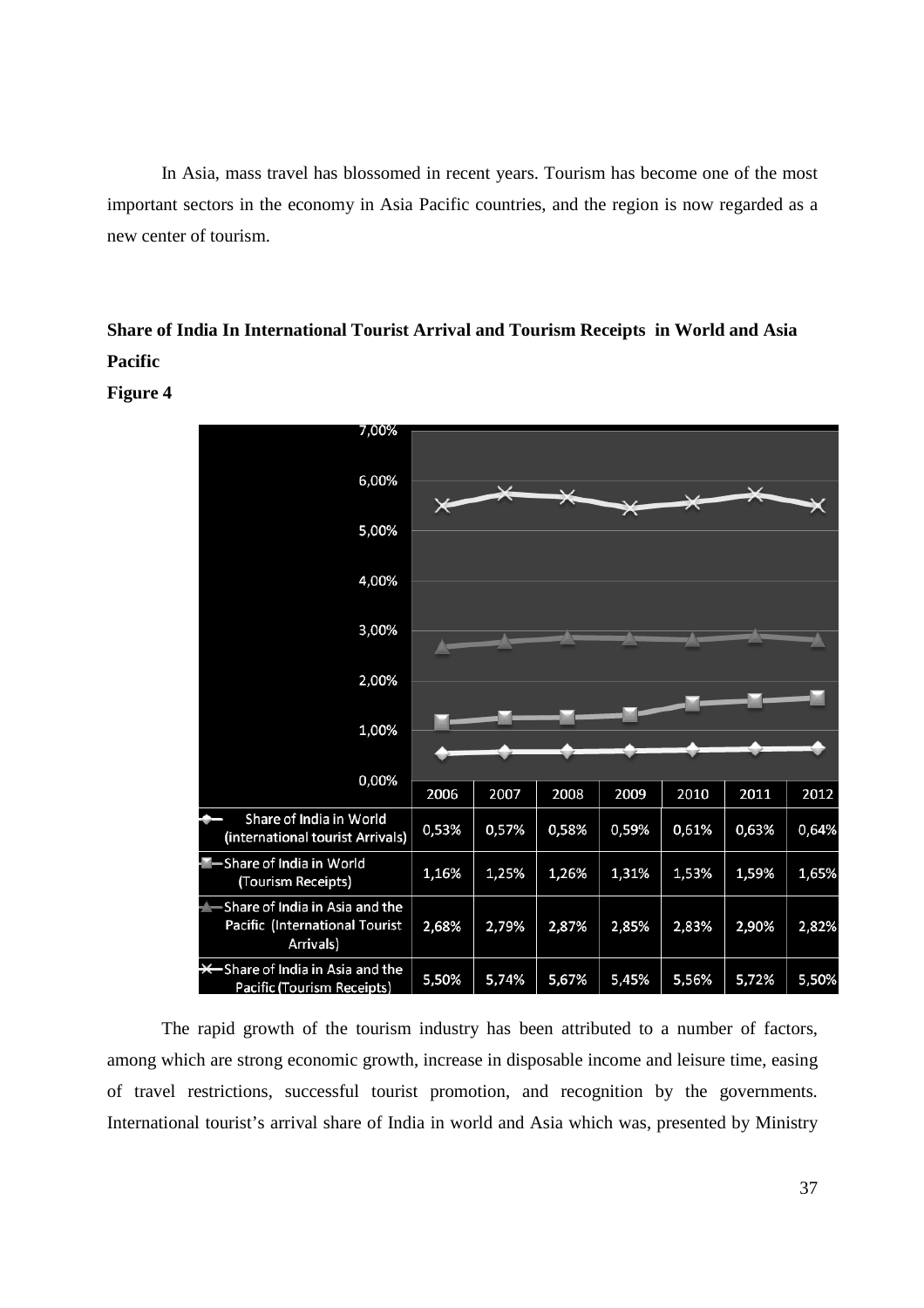of Tourism India, in tabulated data showing growing share of India in 2012 as compared to 2006 (figure 4). In spite of the global meltdown and terrorist activities on famous Indian tourist spot like *Delhi, Varanasi*, Mumbai, Pune etc there were growth in share of India International Tourist Receipt. According to the latest tourism ministry figures 4, an estimated share of International Tourist Receipt in world 1.65% in 2012 as compared to 1.14 in 2006.

## **5. Conclusion and Recommendations**

It is undeniable that the effects of terrorism in tourist areas have an adverse effect on the economy. Recently, in spite of being influenced by negative above factors, tourism industry in India still develops gradually. Although having a relatively short history, the Travel and Tourism industry has shown a vigorous ability to grow, and it has been playing an important role in the economy of countries all around the world. This is because in the modern era people need to fly to reach different destinations. Although tourists act as an easy target for terrorists if the industry remains flexible in its ability to diversify when tourism numbers take a downturn it will help ensure economic prosperity is maintained and defeat the primary objectives of the terrorist groups.

#### **References**

Barnaa Maulick, "Enlarging the Potential of Rural Tourism in India" Kurukshetra may 2012. Pg no 13-16.

Das, Sandeep (Sep, 2011), "Indian Tourism Sector: A Growth Story", Yojana, pp-49-51.

Bhattacharya, M. & Basu, K. (2010) 'Impact of terror incidents on the Foreign Tourist Arrivals in India: an econometric exploration', Int. J. Tourism Policy, Vol. 3, No. 3, pp.213–222.

Blake, A. and Sinclair, M.T. (2002) 'Tourism Crisis Management: Responding to September 11', Working Paper, Christel DeHaan Tourism and Travel Research Institute, Nottingham, University Business School, UK.

Dhariwal, R. (2005) 'Tourist arrivals in India: How important are domestic disorders?', Tourism Economics: The Business and Finance of Tourism and Recreation, Vol. 11, pp.185–205.

Ertuna, C. Ertuna, Z. I. (2009). "The Sensitivity of German and British tourists to new shocks". *Tourism Review.* Vol. 64 (3): 19-27.

Honey, M and Gilpin, R, Special Report, 2009, "Tourism in the Developing World -Promoting Peace and Reducing Poverty"